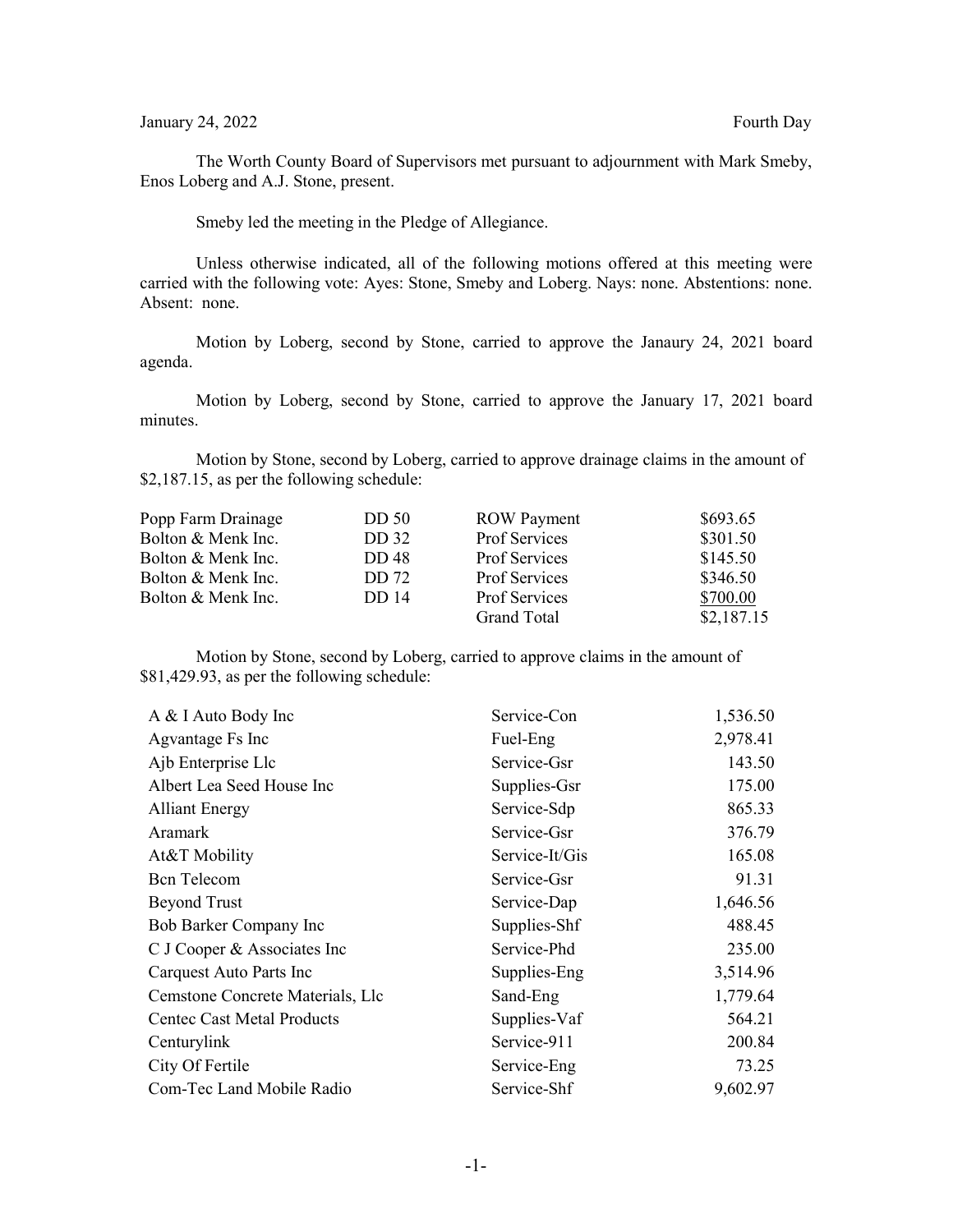| Culligan Of Mason City                     | Service-Gsr       | 103.06   |
|--------------------------------------------|-------------------|----------|
| Esri                                       | Service-Dap       | 5,100.00 |
| Falkstone Llc                              | Rock-Eng          | 24.18    |
| Fallgatter's Market Inc                    | Supplies-Shf      | 734.44   |
| Forest City Ford, Inc                      | Service-Shf       | 41.00    |
| <b>Frank Stearns</b>                       | Service-Mex       | 225.00   |
| Glaxosmithkline                            | Supplies-Phd      | 377.90   |
| Greve Law Office                           | Postage-Aty       | 7.95     |
| Hancock Co Sheriff                         | Service-Juj       | 53.00    |
| Heartland Business Systems, Llc            | Service-Dap       | 7,560.00 |
| <b>Heartland Power Coop</b>                | Service-Wwt       | 4,014.37 |
| Huber Supply Co Inc                        | Supplies-Eng      | 193.50   |
| Ia Dept Of Transportation                  | Supplies-Eng      | 3,574.00 |
| Ia State Assn Of Assessors                 | Dues-Asr          | 650.00   |
| Ia State University                        | Edu-Eng           | 130.00   |
| Ia Weed Commissioner's Assoc               | Edu-Wec           | 180.00   |
| Injectech Diesel Service                   | Parts-Eng         | 116.64   |
| Ip Pathways                                | Service-Dap       | 758.00   |
| Isac                                       | Edu-Con           | 760.00   |
| J & J Machining Welding & Fabricating      | Service-Eng       | 1,108.46 |
| Jessica Reyerson                           | Reimb-Phd         | 50.00    |
| Joe's Collision & Performance Inc          | Service-Eng       | 954.68   |
| John Deere Financial                       | Supplies          | 902.15   |
| Jorgensen Law Offices, Pc                  | Service-Juj       | 377.50   |
| Kelly Hardware                             | Supplies-Eng      | 357.90   |
| Kevin Springer Construction                | Service-Eng       | 1,628.00 |
| Knudtson Automotive Service                | Service-Shf       | 193.25   |
| Kruger Electric Llc                        | Service-Sdp       | 254.17   |
| Lake Mills Police Department               | Edu-Shf           | 208.80   |
| <b>Lawson Products Inc</b>                 | Supplies-Eng      | 207.30   |
| Manly Junction Signal                      | Service-Shf       | 82.20    |
| Marco Technologies Llc                     | Service-Dap & Asr | 504.15   |
| Mccloskey Appliance                        | Supplies-Shf      | 55.00    |
| Me Bulbs                                   | Supplies-Eng      | 1,334.61 |
| Medline Industries Inc.                    | Supplies-Phd      | 561.04   |
| Menards Inc                                | Supplies-Eng      | 175.56   |
| Mercyone North Iowa Occupational Health    | Service-Eng       | 192.00   |
| Mid-States Organized Crime Information Ctr | Dues-Shf          | 150.00   |
| Nassco Inc.                                | Supplies-Gsr      | 341.46   |
| Niacog                                     | Service-Tra       | 1,886.81 |
| Nila Clark                                 | Mileage-Phd       | 20.50    |
| Northwood Anchor Inc                       | Service-Shf       | 76.80    |
| Northwood Chiropractic, Pc                 | Service-Shf       | 130.00   |